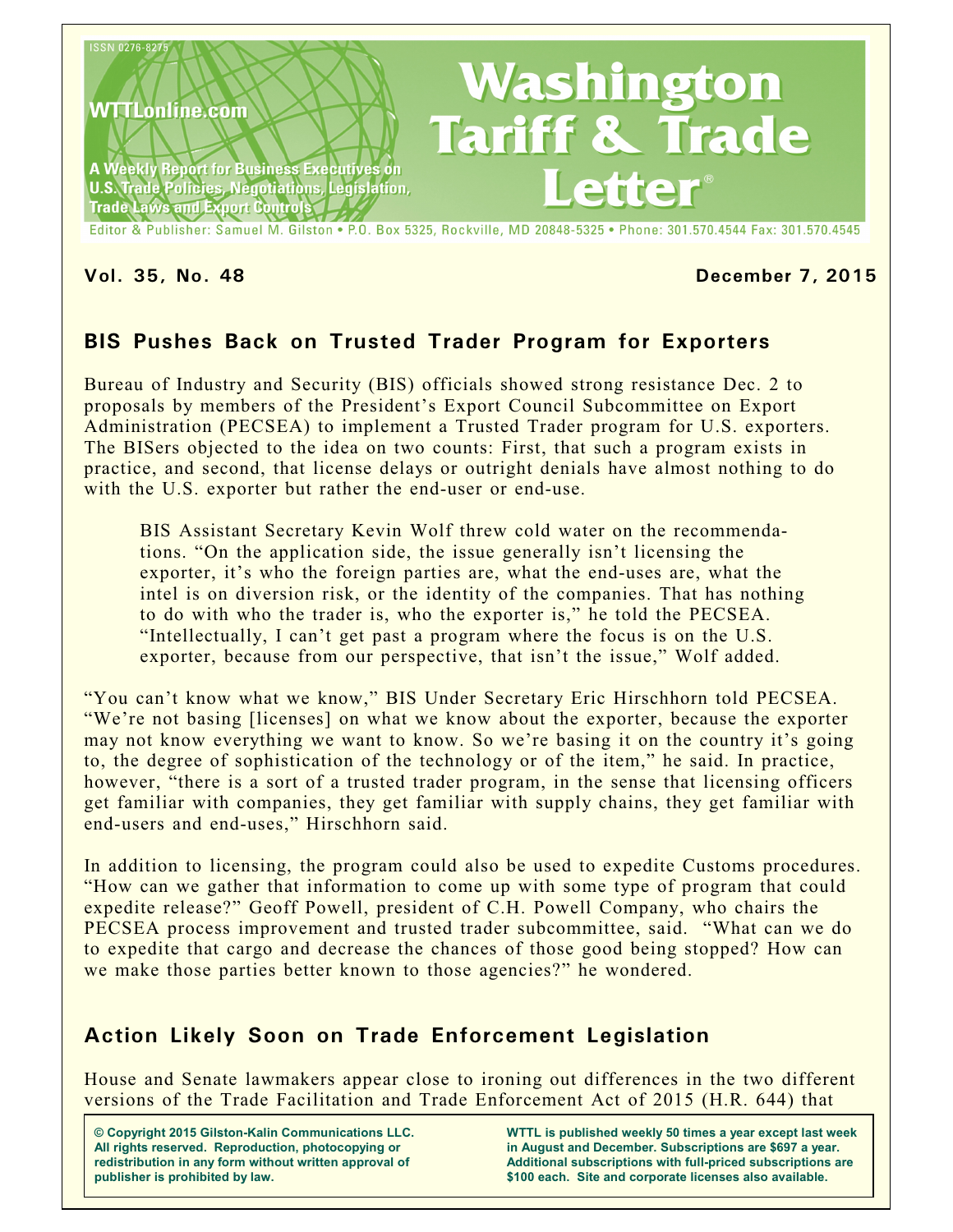they passed in June and a vote on a compromise could come this month or early in 2016. The signal that a deal was near came Dec. 1 when the House finally voted to go to a House-Senate Conference with the Senate on the legislation and appointed conferees.

The vote to go to conference was mostly a pro forma step since the House Ways and Means Committee and Senate Finance Committee staffs have been working on the legislation since the two chambers passed their versions of the bill in June (see **WTTL**, June 29, page 1). The House named newly elected Ways and Means Chairman Kevin Brady (R-Texas), trade subcommittee chairman Dave Reichert (R-Wash.), Reps. Pat Tiberi (R-Ohio), Sander Levin (D-Mich.) and Linda T. Sanchez (D-Calif.) to the conference.

While appointing the conferees, the House rejected a motion Dec. 2 to instruct the House participants in the conference to accept Senate provisions on currency manipulation. Sponsored by Rep. Ann Kuster (D-N.H.), the motion was defeated by a vote of 193-232.

During the debate on Kuster's motion, Democrats complained that they had been given only 30 minutes notice that a vote on going to conference was coming to the House floor. "In terms of process, I do think it is important that, before there is a motion to go to conference, there be some notification to the minority; because there have been discussions underway about the Customs bill for a long time, and no one on our side, including our leadership, was given any notice of the motion to go to conference today. I think that is a mistake, and I hope it won't be repeated. I say that in good faith and with some good cheer," Levin said on the House floor.

Kuster said the goal of her motion was to support job creation and economic opportunity. "Unfortunately, U.S. manufacturers already face so many challenges that make it more difficult to compete with foreign companies. From the lower cost of labor to limited environmental protections, our manufacturers must compete with foreign policies that lead to an uneven playing field," she said on the House floor.

Brady said he opposed the motion because the House version already has strong currency provisions. "In addition, earlier this year, we passed a trade promotion authority legislation that, for the very first time, raised fighting manipulation to a primary negotiating objective and provides the administration more tools to tackle the practice," he said. "However, if the United States begins unilaterally levying tariffs, our trading partners will no doubt do the same, leading to a very dangerous cycle," he added. "I am also concerned that pursuing a unilateral approach could cause the United States to be a target for retaliation by countries like China," Brady argued.

### **House Votes to Repeal Restrictions on Crude Oil Exports (Again)**

Once again, the House passed a bill with an amendment to end the president's authority to ban crude oil exports, despite a White House veto threat. The North American Energy Security and Infrastructure Act (H.R. 8) passed Dec. 3 in a 249 to 174 vote.

Included in the bill was an amendment sponsored by Rep. Joe Barton (R-Texas) that is almost identical to a measure (H.R. 702) that passed in October (see **WTTL**, Oct. 12, page 9). The House approved the amendment 255 to 168. "This is necessary because, while we had hoped that H.R. 702 would be brought up in the other body as a stand-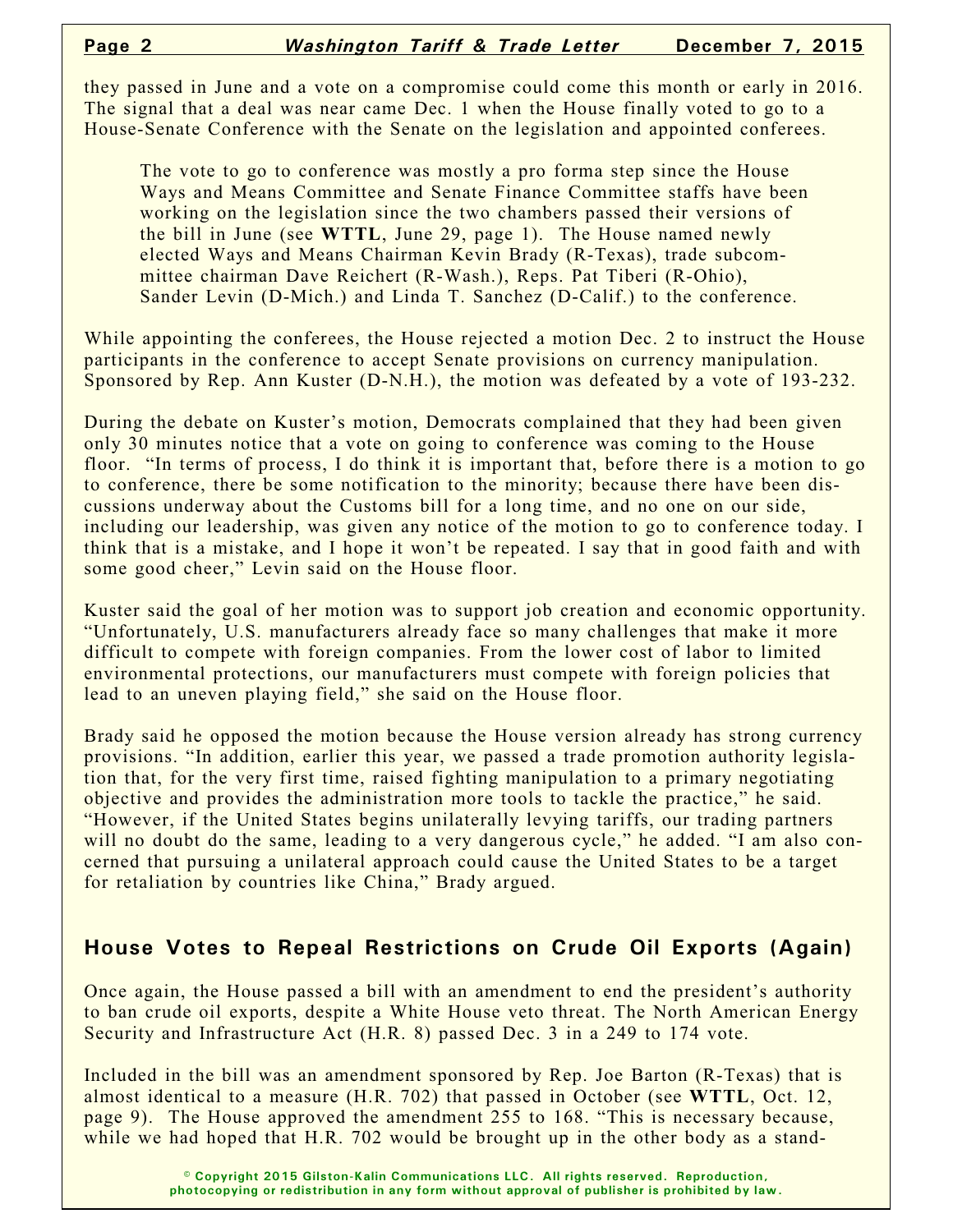#### **December 7, 2015** *Washington Tariff & Trade Letter* **Page 3**

alone bill, it doesn't appear that is going to happen this session, so we want to try to put this on another vehicle that the Senate may yet bring up," Barton said on the House floor Dec. 2. "I ask everybody who voted for it before to vote for it again, and for those of you who didn't see the light the last time, we are going to give you a second chance tonight to vote for it," Barton joked. The amendment had two differences from his original bill, he noted.

"One, it does not have the maritime provision to provide some additional funding for our maritime merchant marine fleet because that was not germane--not because we don't support it, but it was not germane. And, two, we had a requirement that we do a study of the Strategic Petroleum Reserve. That is no longer necessary because that part of the bill has become law," he explained.

Rep. John Garamendi (D-Calif.) opposed the amendment. "This is not a big deal. After all, Big Oil wants it. It is no big deal that we would take, as we move towards energy independence, the one product that is available that could diminish the 25 percent oil we currently import. No. We are simply going to ship it offshore," he said.

In its statement of administrative policy (SAP), which was issued Nov. 30 before Barton offered his amendment, the White House objected to several other pieces of the legislation, including its provisions on hydropower licensing, energy efficiency and approval of natural gas exports. The bill would "unnecessarily curtail DOE's ability to fully consider whether natural gas export projects are consistent with the public interest," it wrote. The SAP said the president's staff would recommend that he veto the bill.

## **BIS Proposes Requiring Offset Reporting for 600 Series**

U.S. defense exporters that participate in offset agreements with foreign buyers might have thought that once their items moved to Commerce jurisdiction under export control reform, they'd be off the hook to report those agreements. Not so fast, the Bureau of Industry and Security (BIS) said in the Federal Register Dec. 2.

In its notice, BIS proposed requiring reporting of offsets involving items controlled in the new "600 series" Export Control Classification Numbers (ECCNs) created in the reform process. The reporting would be required "regardless of whether the item was added to a 600 series ECCN simultaneously with its removal from the USML or was subject to the EAR prior to its inclusion in a 600 series ECCN," BIS said.

The proposal would exclude "certain submersible and semi-submersible cargo transport vessels and related items that are not on control lists of any of the multilateral export control regimes of which the United States is a member," the agency noted. Comments on the proposal are due Feb. 1, 2016.

Commerce's latest annual report to Congress on offset trade in March 2015 included information on deals from 21 firms for the calendar year 2013, the most recent period for which data are available. In that year, U.S. defense contractors reported entering into 67 new offset agreements with 18 countries valued at \$5.0 billion, BIS said. The value of those agreements equaled 52.9% of the \$9.4 billion in reported contracts for sales to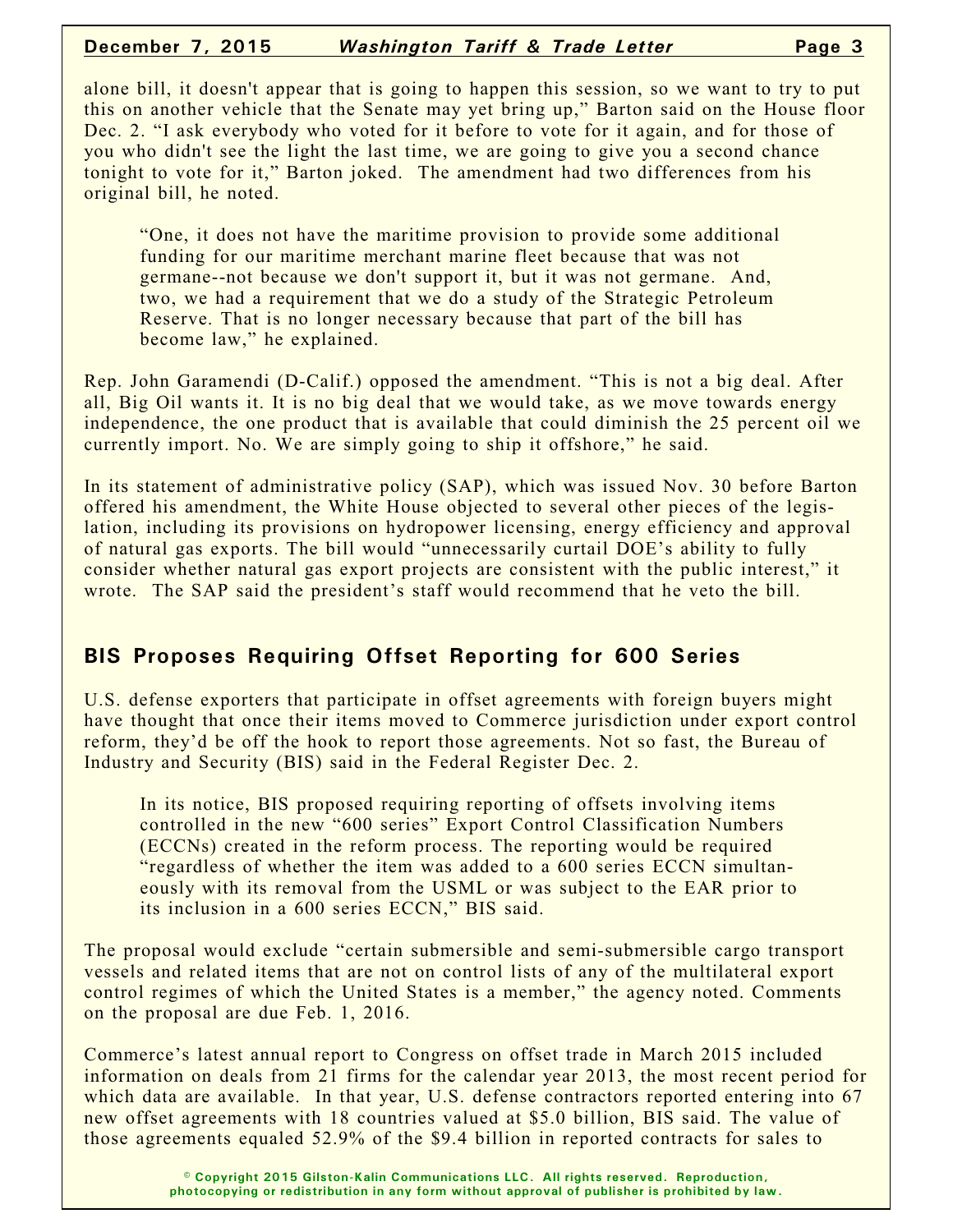foreign entities of defense articles and services with associated offset agreements. In 2013, U.S. firms also reported 541 offset transactions conducted to fulfill prior offset agreement obligations with 32 countries at an actual value of \$3.1 billion, and an offset credit value of \$3.5 billion, the agency reported.

# **Ex-Im Renewal Hitches Ride on Transportation Bill**

Thanks to a massive lobbying effort by U.S. business, the Export-Import Bank (Ex-Im) won a full five-year reauthorization Dec. 4, but it may be a while before the bank can get back to full operation. Ex-Im's charter was attached to a highway bill (H.R. 22) that President Obama signed Dec. 4 after the House passed it by a vote of 359-65 and the Senate with a vote of 83-16 on Dec. 3.

Ex-Im President and Chairman Fred Hochberg thanked members of the President's Export Council (PEC) Dec. 3 for their efforts in educating members of Congress on the bank's importance. "That was critical for them to understand what Ex-Im meant, what it means in their districts. A number of members changed their vote from 2012 when they learned about the actual jobs created and supported in their district," he said.

"We were told early on that we needed a vehicle to attach our bill to, to ride along. I couldn't think of a better vehicle than the highway bill," Hochberg joked. The transportation bill included the same Ex-Im provisions as in Rep. Stephen Fincher's (R-Tenn.) legislation (H.R. 597) that the House passed Oct. 27 (see **WTTL**, Nov. 2, page 1). The measure reauthorizes the bank through 2019, which is the longest horizon in his tenure at the bank, Hochberg noted.

Hochberg said the bank still needs to fill the empty seats on its board to have a quorum to approve deals valued at more than \$10 million. "We do not have a quorum as yet. The two Republican members did not want to be nominated until we were authorized, so we need to get those nominations up on the Hill and then voted on. We will only be able to do transactions up to approximately \$10 million. In order to move forward on larger infrastructure deals, we've got to get this board approved," he urged.

In a Dec. 4 letter to customers and stakeholders, Hochberg said Ex-Im is ready as of that date to restart the work needed to meet its mission. "All of us at EXIM are ready to receive applications for new transactions. Given the expected volume, the efforts required to get our processes back up and running, and the need to apply our comprehensive due diligence requirements to every transaction, we are asking customers and other EXIM stakeholders to be patient while we resume authorized activities," he wrote. "We expect online application systems and exim.gov to be fully operational no later than Tuesday, December 8, and customers can always reach us at 1-800-565-EXIM," he added.

Ex-Im's renewal is a blow to Republican conservatives, led by House Financial Services Committee Chairman Jeb Hensarling (R-Texas), who fought strenuously to eliminate the bank. "Finally, common sense prevailed over extreme partisan politics in favor of American businesses and workers," said Sen. Maria Cantwell (D-Wash.), one of Ex-Im's main supporters, in a statement. "For reckless, political reasons, some in Congress let this critical agency expire even though it supports American workers and has overwhelming bipartisan support in Congress. For the past several months, I've been fighting to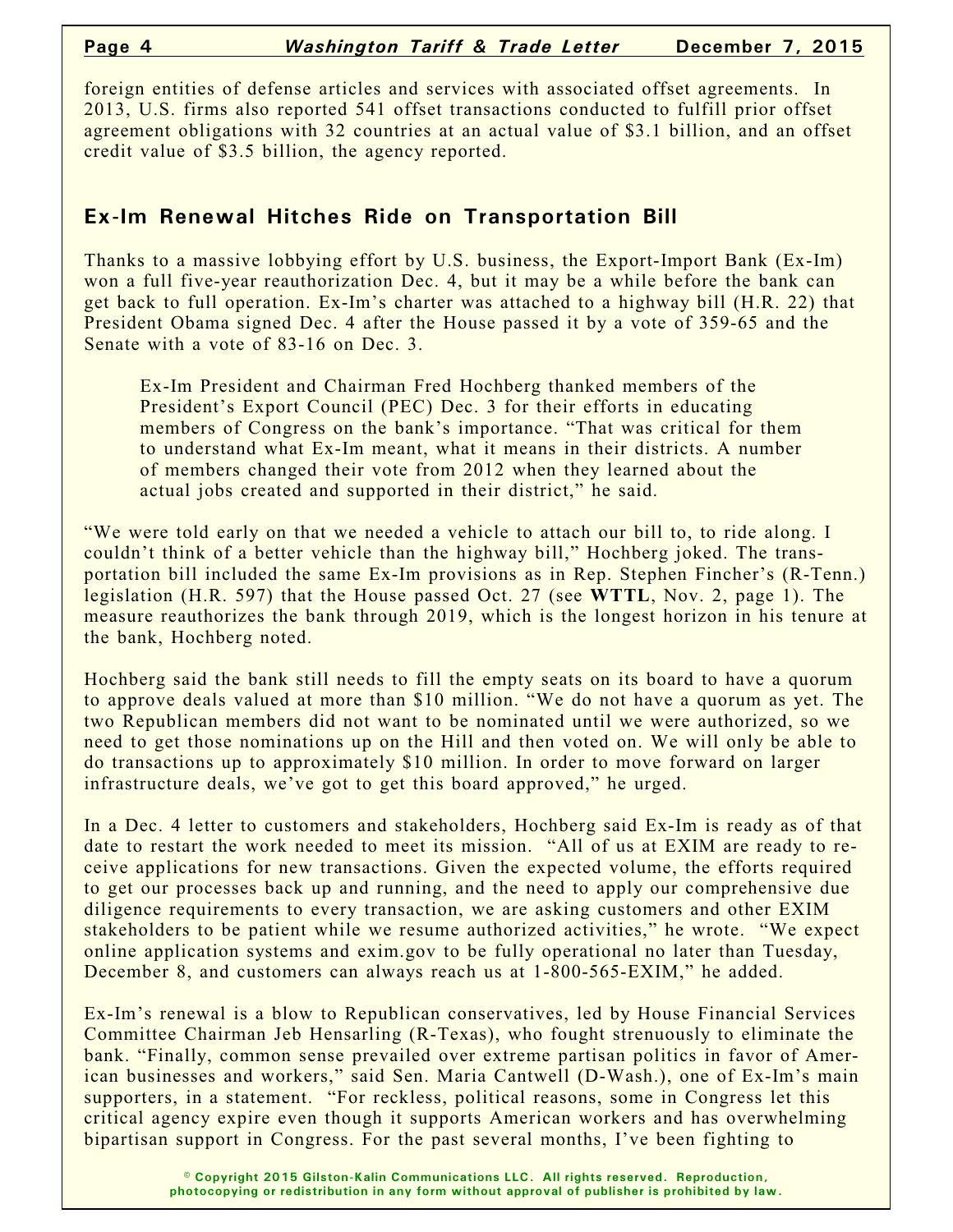#### **December 7, 2015** *Washington Tariff & Trade Letter* **Page 5**

reauthorize the Export-Import Bank and stand up to petty politics that have held hundreds of businesses nationwide hostage," said a statement from Sen. Heidi Heitkamp (D-N.D.), who cosponsored a version of Fincher's bill in the Senate.

The U.S. Chamber of Commerce, which spearheaded the lobbying effort for the transportation bill, welcomed the votes. "The Chamber also welcomes the reauthorization of the U.S. Export-Import Bank, which has garnered overwhelming support in Congress. In recent weeks, we've seen how American companies are forced to operate at a unique disadvantage in global markets without Ex-Im, resulting in lost sales and lost jobs. We applaud the determined work of those congressional leaders who have acted to protect the competitiveness of American companies," it said in a statement.

### **Changes to Investment Rules in TPP Don't Satisfy Critics**

The attempt by U.S. negotiators to revise the investor-state dispute-settlement (ISDS) language in the Trans-Pacific Partnership (TPP) hasn't satisfied critics of these rules, while adding some provisions that the business community finds troubling, a Dec. 2 hearing held by House Ways and Means Committee Democrats was told. Both ISDS supporters and opponents who testified at the hearing said the TPP rules are important because they could set the precedent for a bilateral investment treaty (BIT) the U.S. is negotiating with China and in talks with the European Union (EU) on a Transatlantic Trade and Investment Partnership (TTIP).

Ways and Means Ranking Member Sander Levin (D-Mich.), who chaired the hearing, complained that U.S. Trade Representative (USTR) Michael Froman didn't accept all the recommended changes to the ISDS provisions that Ways and Means Democrats had proposed. "In some cases, those suggestions were adopted, in other cases, they were not," he said.

ISDS is just one of the TPP provisions that the pact's critics have cited to oppose the deal, but it "has become more prominent in the trade picture" in recent years, Levin said. While the chances of Congress approving the agreement remain uncertain, Rep. John Larson (D-Conn.) said he hasn't heard compelling arguments for the deal but its benefits will be greater for some than others. "I am assuming that if the vote on TPP follows the vote on TPA, its about where we are going to end up on this issue," he said, referring to trade promotion authority (TPA). If TPP were defeated, "how would we be better off?" said Larson, who voted against TPA.

Thea Lee, deputy chief of staff of the AFL-CIO, said many of the changes to ISDS in TPP are "cosmetic and useless." In response to a question to a question from Rep. Charles Rangel (D-N.Y.), Lee conceded that the AFL-CIO would not support TPP even if the ISDS provisions were changed to meet its complaints. The scope of ISDS cases has expanded over the years and presented "a very troubling set of experiences," Lee told the Democratic hearing, which was more tempered and thoughtful than would be expected from one-party hearing.

Even though the U.S. has won all ISDS challenges, the rules put governments on the defensive, Lee argued, suggesting it is like a soccer game where one team is always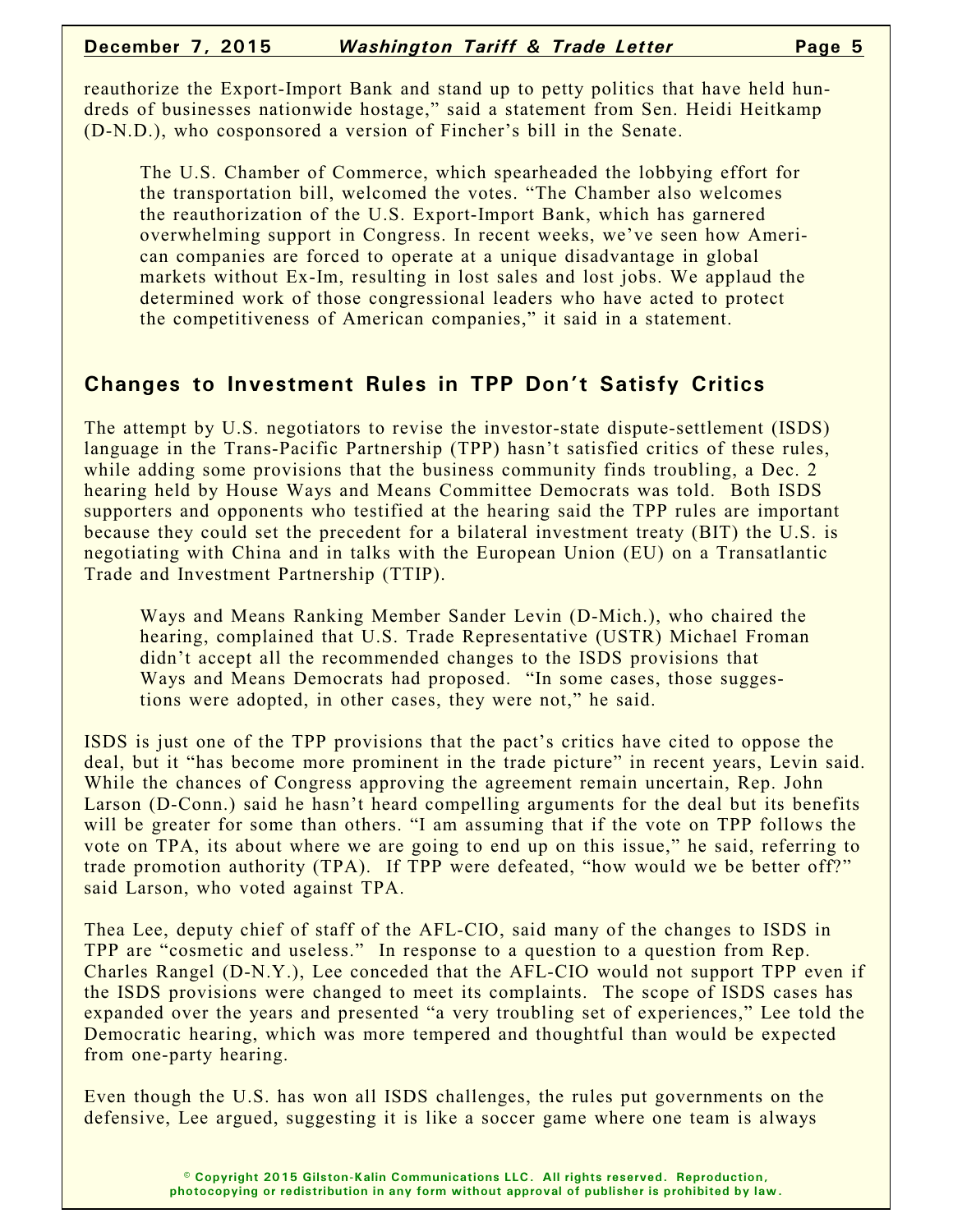taking shots. Lee had served as co-chair of a State advisory committee that recommended changes to the Model BIT.

Matt Porterfield, deputy director the Harrison Institute at Georgetown University, also criticized the ISDS provisions in TPP, saying the changes did little to balance to rights of governments to regulation and investor rights. He said the provisions give foreign investor rights that are not available to U.S. investors to sue the government. The attempt to link provisions requiring "fair and equitable treatment" to international law produced "largely meaningless language," he testified.

ISDS had its defenders. Ted Posner, a partner with Weil, Gotshal & Manges, said the idea of rules is "still a sound one" and provides investors consistency against "a patchwork of legal regimes." He disagreed with Porterfield's complaints about "fair and equitable" requirements in the deal, contending it is "not a vague concept" and is "wellgrounded in international law." He conceded he found some new footnotes added to the provisions concerning but not enough to oppose TPP.

Michael Smart, vice president of Rock Creek Global Advisors and an ex-aide to former Sen. Max Baucus (D-Mont.), also backed TPP's ISDS provisions. He noted that sales of overseas affiliates of U.S. companies were twice as much as U.S. exports in 2014. While the accord isn't perfect, "it is fully in line" with the objectives of past U.S. legislation, including TPA, he argued. It also achieved agreements from countries such as Japan and Malaysia, which had not adopted foreign investment protections before, as well as from Australia which opposed ISDS rules in the U.S.-Australia Free Trade Agreement.

#### **\* \* \* Briefs \* \* \***

MELAMINE: In 6-0 final vote Dec. 2, ITC found U.S. industry is materially injured by imports of dumped and subsidized melamine from China. At same time, ITC in 6-0 negative vote found U.S. industry is not materially injured by imports from Trinidad and Tobago.

WASSENAAR: In Federal Register Dec. 3, BIS issued corrections to May 21 rule implementing Wassenaar Arrangement agreements. Changes to EAR include update to Commerce Country Chart, clarification to control text for rebreathing equipment, removal of Fiji from list of embargoed countries, and removal of outdated reference to "signal analyzer (dynamic) . . ." in Definitions section (see **WTTL**, May 25, page 9).

TRADE FIGURES: Merchandise exports in October fell 10.4% from year ago to \$123.8 billion, lowest level since mid-2011, Commerce reported Dec. 4. Services exports gained 1.1% to \$60.3 billion from last October. Imports dipped 6.6% from October 2014 to \$186.8 billion, as services imports gained 1.6% to \$41.1 billion. Year to date, goods exports are down 6.6% from 2014 to \$1.27 trillion. Services exports gained 1.0% to \$596.1 billion. Goods imports for ten months slipped 3.7% from 2014 to \$1.91 trillion, as services imports rose 2.8% to \$406.7 billion.

TPP: In report to President Obama Dec. 2 on trade accord, Labor Advisory Committee for Trade Negotiations and Trade Policy (LAC) said "agreement fails to advance the economic interests of the U.S. and does not fulfill all of the negotiating objectives identified by Congress in the Trade Priorities and Accountability Act of 2015." In cover letter, LAC Chairman R. Thomas Buffenbarger, international president of International Association of Machinists and Aerospace Workers, said, "The threat to future economic gains here in the U.S. and the